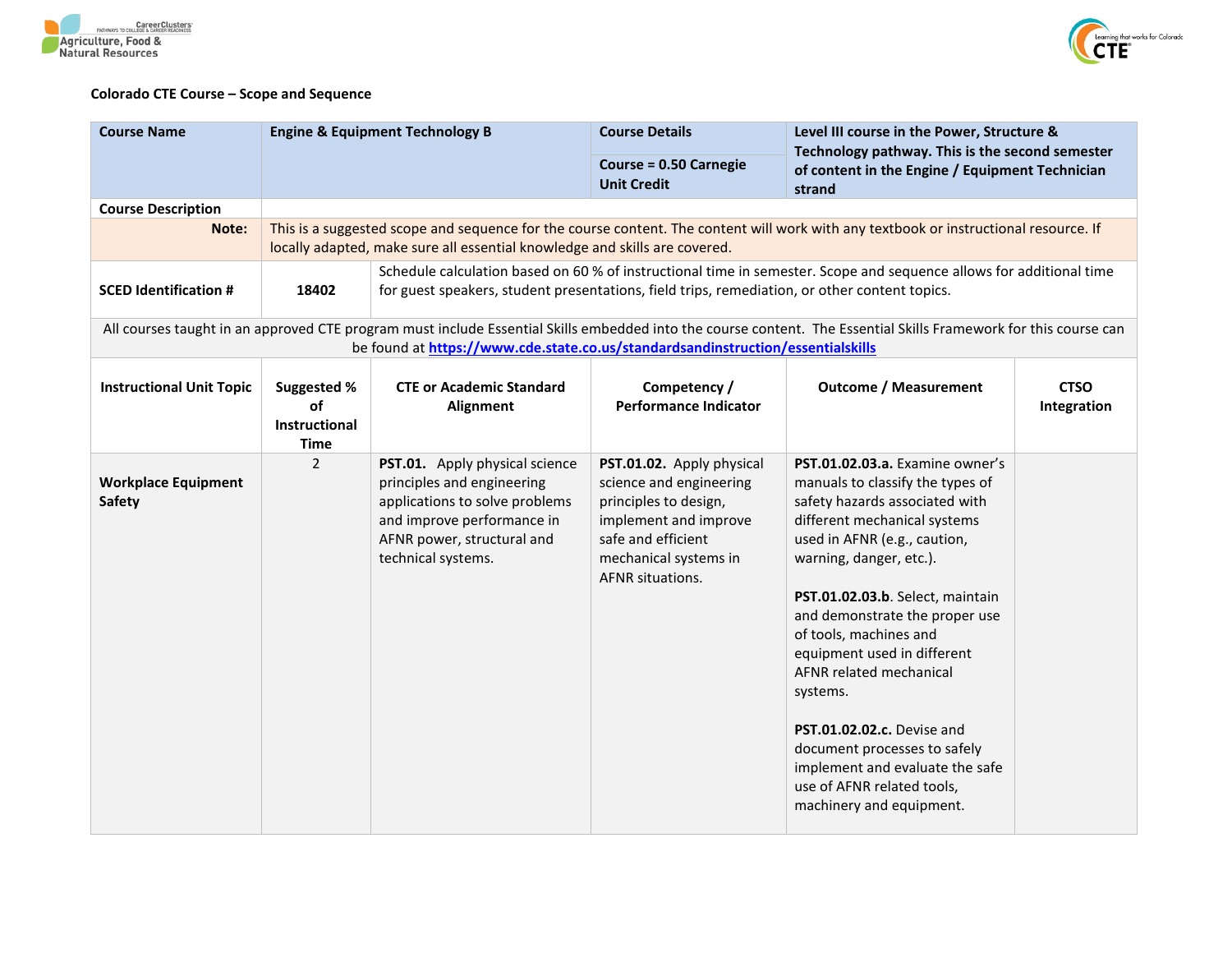



| Equipment<br>classifications<br>stationary, self<br>propelled, non-<br>powered                                                                                                                               | $\mathbf{1}$   | PST.02.: Operate and maintain<br>AFNR mechanical equipment<br>and power systems.                                                                                        | PST.02.02. Performance<br>Indicator: Operate<br>machinery and equipment<br>while observing all safety<br>precautions in AFNR<br>settings.<br>PST.03.01. Troubleshoot,<br>service and repair<br>components of internal<br>combustion engines using<br>manufacturers' guidelines.                                                                           | PST.02.02.01.a. Research and<br>summarize the use of<br>equipment, machinery and<br>power units for AFNR power,<br>structural and technical systems.<br>PST.03.01.01.a Identify and<br>classify components of internal<br>combustion engines used in<br>AFNR power, structural and<br>technical systems.                                                                                                                                                                                             |
|--------------------------------------------------------------------------------------------------------------------------------------------------------------------------------------------------------------|----------------|-------------------------------------------------------------------------------------------------------------------------------------------------------------------------|-----------------------------------------------------------------------------------------------------------------------------------------------------------------------------------------------------------------------------------------------------------------------------------------------------------------------------------------------------------|------------------------------------------------------------------------------------------------------------------------------------------------------------------------------------------------------------------------------------------------------------------------------------------------------------------------------------------------------------------------------------------------------------------------------------------------------------------------------------------------------|
| <b>Equipment manual &amp;</b><br>use<br>Service intervals &<br><b>lubrication</b>                                                                                                                            | $\overline{3}$ | PST.02.: Operate and maintain<br>AFNR mechanical equipment<br>and power systems.<br>PST.03. Service and repair<br><b>AFNR mechanical equipment</b><br>and power systems | PST.02.01. Performance<br><b>Indicator: Perform</b><br>preventative maintenance<br>and scheduled service to<br>maintain equipment,<br>machinery and power units<br>used in AFNR settings.<br>PST.03.01. Performance<br>Indicator: Troubleshoot,<br>service and repair<br>components of internal<br>combustion engines using<br>manufacturers' guidelines. | <b>PST.02.01.02.a.</b> Examine<br>operator's manuals to determine<br>recommendations for servicing<br>filtration systems and<br>maintaining fluid levels on<br>equipment, machinery and<br>power units used in AFNR power,<br>structural and technical systems.<br>PST.03.01.02.b. Utilize technical<br>manuals and diagnostic tools to<br>determine service and repair<br>needs of spark-and-compression<br>internal combustion engines<br>used in AFNR power, structural<br>and technical systems. |
| <b>Power transmission -</b><br><b>Gears pulleys belts</b><br>chains & PTO drives<br>Pitch, speed ratio, belt<br>profile & types, gear<br>types & applications,<br>adjustments, universal<br>joints, phasing? | 6              | PST.02. Operate and maintain<br>AFNR mechanical equipment<br>and power systems.<br>PST.03. Service and repair AFNR<br>mechanical equipment and<br>power systems.        | PST.02.01. Performance<br>Indicator: Perform<br>preventative maintenance<br>and scheduled service to<br>maintain equipment,<br>machinery and power units<br>used in AFNR settings.<br>PST.03.03. Performance<br><b>Indicator: Utilize</b><br>manufacturers' guidelines                                                                                    | <b>PST.02.01.02.c.</b> Assess and<br>adjust equipment (e.g., belts and<br>drives, chains, sprockets, etc.)<br>and maintain fluid conveyance<br>components (e.g., hoses, lines,<br>nozzles, etc.) to ensure proper<br>functioning.<br>PST.03.03.02.a. Compare and<br>contrast operation principles and<br>features of mechanical                                                                                                                                                                      |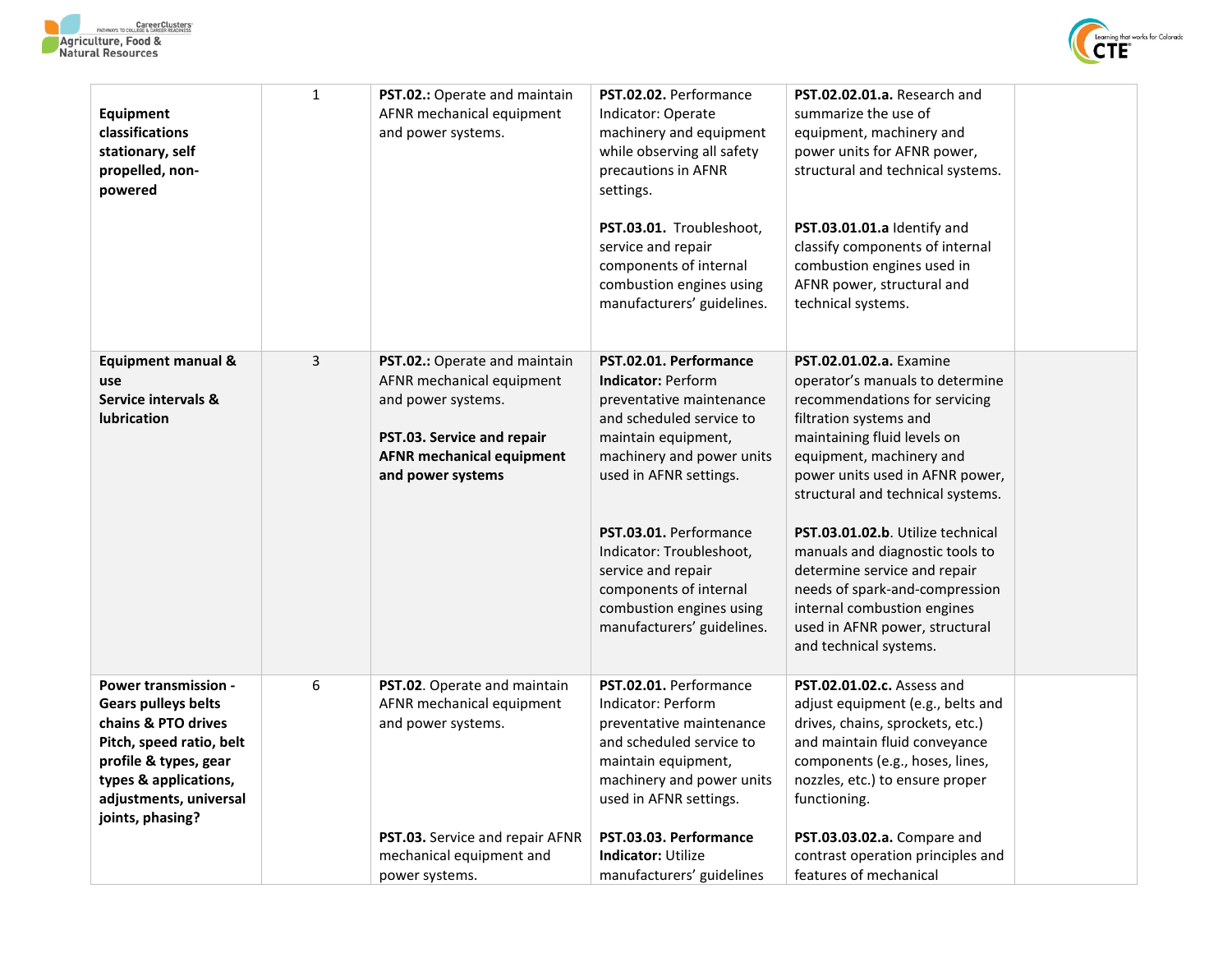



|                                         |   |                                                                               | to diagnose and<br>troubleshoot malfunctions<br>in machinery, equipment<br>and power source systems<br>(e.g., hydraulic, pneumatic,<br>transmission, steering,<br>suspension, etc.).                                                    | transmission systems used in<br>AFNR power, structural and<br>technical systems (e.g., belts,<br>chains, gears, bearings, seals,<br>universals, drive shafts, etc.).<br>PST.03.03.02.b. Utilize speed,<br>torque and power<br>measurements to calculate<br>efficiency in power transmission<br>systems used in AFNR power,<br>structural and technical systems.<br>PST.03.03.02.c. Inspect, analyze<br>and repair the components of<br>power transmission systems<br>used in AFNR power, structural<br>and technical systems.                                                                                               |  |
|-----------------------------------------|---|-------------------------------------------------------------------------------|-----------------------------------------------------------------------------------------------------------------------------------------------------------------------------------------------------------------------------------------|-----------------------------------------------------------------------------------------------------------------------------------------------------------------------------------------------------------------------------------------------------------------------------------------------------------------------------------------------------------------------------------------------------------------------------------------------------------------------------------------------------------------------------------------------------------------------------------------------------------------------------|--|
| Bearings types,<br>lubrication & repair | 3 | PST.03. Service and repair AFNR<br>mechanical equipment and<br>power systems. | PST.03.03. Utilize<br>manufacturers' guidelines<br>to diagnose and<br>troubleshoot malfunctions<br>in machinery, equipment<br>and power source systems<br>(e.g., hydraulic, pneumatic,<br>transmission, steering,<br>suspension, etc.). | PST.03.03.02.a. Compare and<br>contrast operation principles and<br>features of mechanical<br>transmission systems used in<br>AFNR power, structural and<br>technical systems (e.g., belts,<br>chains, gears, bearings, seals,<br>universals, drive shafts, etc.).<br>PST.03.03.02.b. Utilize speed,<br>torque and power<br>measurements to calculate<br>efficiency in power transmission<br>systems used in AFNR power,<br>structural and technical systems.<br>PST.03.03.02.c. Inspect, analyze<br>and repair the components of<br>power transmission systems<br>used in AFNR power, structural<br>and technical systems. |  |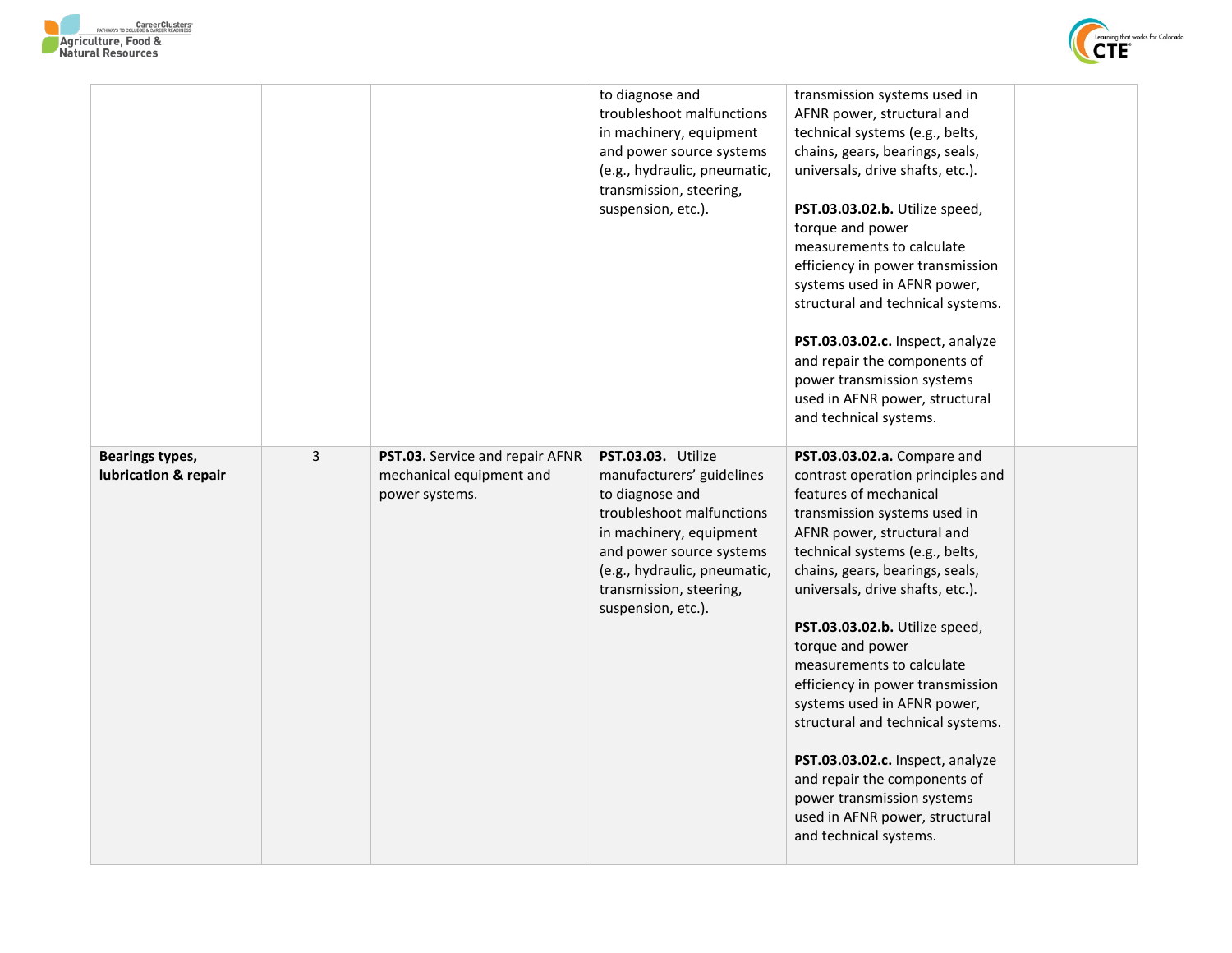



| <b>Equipment specific</b><br>tools, ID, use<br>Dial indicators, feeler<br>indicators, calipers,<br>torque wrench, feeler<br>gage,         | $\overline{2}$ | <b>PST.01.</b> Apply physical science<br>principles and engineering<br>applications to solve problems<br>and improve performance in<br>AFNR power, structural and<br>technical systems. | PST.01.02. Apply physical<br>science and engineering<br>principles to design,<br>implement and improve<br>safe and efficient<br>mechanical systems in<br>AFNR situations.                                                                                                | PST.01.02.03.b. Select, maintain<br>and demonstrate the proper use<br>of tools, machines and<br>equipment used in different<br>AFNR related mechanical<br>systems.                                                                                                                                                                                                                                                                                                                                               |  |
|-------------------------------------------------------------------------------------------------------------------------------------------|----------------|-----------------------------------------------------------------------------------------------------------------------------------------------------------------------------------------|--------------------------------------------------------------------------------------------------------------------------------------------------------------------------------------------------------------------------------------------------------------------------|------------------------------------------------------------------------------------------------------------------------------------------------------------------------------------------------------------------------------------------------------------------------------------------------------------------------------------------------------------------------------------------------------------------------------------------------------------------------------------------------------------------|--|
| Types, purpose &<br>operations of clutches,<br>transmissions & final<br>drives                                                            | 4              | <b>PST.03.</b> Service and repair AFNR<br>mechanical equipment and<br>power systems.                                                                                                    | PST.03.03. Performance<br><b>Indicator: Utilize</b><br>manufacturers' guidelines<br>to diagnose and<br>troubleshoot malfunctions<br>in machinery, equipment<br>and power source systems<br>(e.g., hydraulic, pneumatic,<br>transmission, steering,<br>suspension, etc.). | PST.03.03.02.a. Compare and<br>contrast operation principles and<br>features of mechanical<br>transmission systems used in<br>AFNR power, structural and<br>technical systems (e.g., belts,<br>chains, gears, bearings, seals,<br>universals, drive shafts, etc.).<br>PST.03.03.02.c. Inspect, analyze<br>and repair the components of<br>power transmission systems<br>used in AFNR power, structural<br>and technical systems.                                                                                 |  |
| Brakes - types &<br>adjustments<br><b>Steering and</b><br>suspension, axes &<br>spring design, tires,<br>maintenance, ballast,<br>weights | 6              | PST.03. Service and repair AFNR<br>mechanical equipment and<br>power systems.                                                                                                           | PST.03.03. Performance<br><b>Indicator: Utilize</b><br>manufacturers' guidelines<br>to diagnose and<br>troubleshoot malfunctions<br>in machinery, equipment<br>and power source systems<br>(e.g., hydraulic, pneumatic,<br>transmission, steering,<br>suspension, etc.). | PST.03.03.03.a. Identify and<br>examine the components of<br>suspension and steering systems<br>used in AFNR power, structural<br>and technical systems.<br><b>PST.03.03.03.b.</b> Assess and<br>analyze vehicle and machinery<br>performance related to<br>suspension and steering systems<br>used in AFNR power, structural<br>and technical systems.<br>PST.03.03.03.c. Inspect, analyze<br>and repair vehicle suspension<br>and steering systems used in<br>AFNR power, structural and<br>technical systems. |  |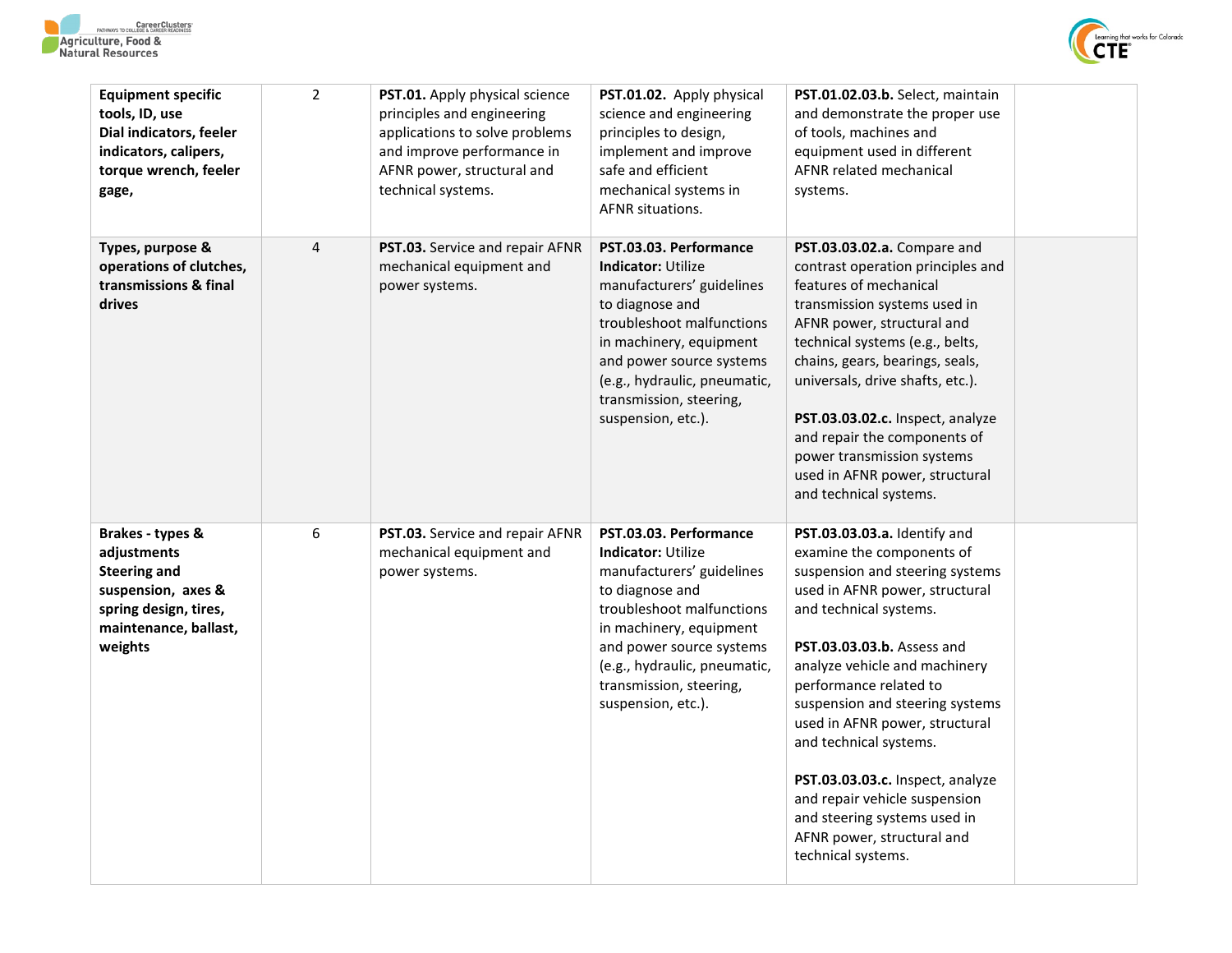



| Equipment setup,<br>adjustment &<br>calibration<br>Setup to manual<br>specifications,<br>operation adjustment,<br>critical calibration, | 6 | PST.02.: Operate and maintain<br>AFNR mechanical equipment<br>and power systems.                                                                      | PST.02.02. Performance<br>Indicator: Operate<br>machinery and equipment<br>while observing all safety<br>precautions in AFNR<br>settings.                                                                                                                                | PST.02.02.02.c. Adjust<br>equipment, machinery and<br>power units for safe and efficient<br>operation in AFNR power,<br>structural and technical systems.                                                                                                                                                              |  |
|-----------------------------------------------------------------------------------------------------------------------------------------|---|-------------------------------------------------------------------------------------------------------------------------------------------------------|--------------------------------------------------------------------------------------------------------------------------------------------------------------------------------------------------------------------------------------------------------------------------|------------------------------------------------------------------------------------------------------------------------------------------------------------------------------------------------------------------------------------------------------------------------------------------------------------------------|--|
| Setup and<br>measurement for<br>precision technology<br>Determining offsets,<br>measuring equipment,<br>manual interpretation           | 3 | <b>PST.05. CCTC Standard: Use</b><br>control, monitoring, geospatial<br>and other technologies in AFNR<br>power, structural and technical<br>systems. | PST.05.03. Performance<br>Indicator: Apply geospatial<br>technologies to solve<br>problems and increase the<br>efficiency of AFNR systems.                                                                                                                               | <b>PST.05.03.02.a.</b> Examine the<br>components of precision<br>technologies used in AFNR<br>systems.<br>PST.05.03.02.c. Install, maintain<br>and service instrumentation and<br>equipment used for precision<br>technologies (i.e., GPS receivers,<br>yield monitors, remote sensors,<br>etc.) used in AFNR systems. |  |
| <b>Understanding of</b><br>hydraulic systems &<br>maintenance                                                                           | 5 | PST.03. Service and repair AFNR<br>mechanical equipment and<br>power systems.                                                                         | PST.03.03. Performance<br><b>Indicator: Utilize</b><br>manufacturers' guidelines<br>to diagnose and<br>troubleshoot malfunctions<br>in machinery, equipment<br>and power source systems<br>(e.g., hydraulic, pneumatic,<br>transmission, steering,<br>suspension, etc.). | PST.03.03.01.a. Research and<br>summarize the applications of<br>common types of hydraulic and<br>pneumatic systems used in AFNR<br>power, structural and technical<br>systems.                                                                                                                                        |  |
| <b>Understanding DC</b><br>electrical systems                                                                                           | 5 | PST.03. Service and repair AFNR<br>mechanical equipment and<br>power systems.                                                                         | PST.03.02. Performance<br><b>Indicator:</b> Service electrical<br>systems and components of<br>mechanical equipment and<br>power systems using a<br>variety of troubleshooting<br>and/or diagnostic methods.                                                             | PST.03.02.01.a Compare and<br>contrast basic units of electricity<br>(e.g., volts, amps, watts, and<br>ohms) and the principles that<br>describe their relationship (e.g.,<br>Ohm's Law, Power Law, etc.).                                                                                                             |  |